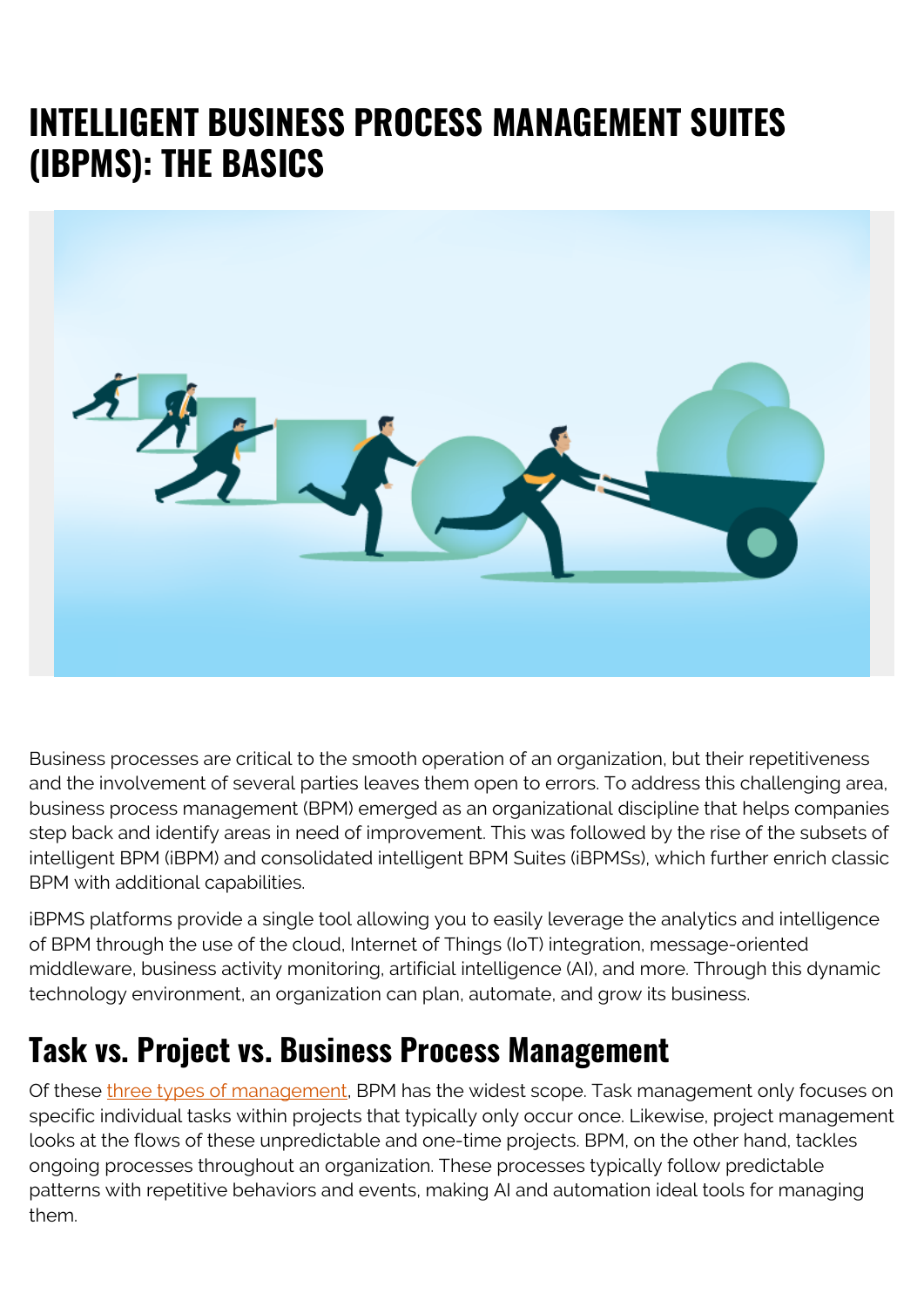## **iBPMS Components and Capabilities**

At its core, an iBPMS integrates a set of several technologies to coordinate machines, things of the IoT, and people. It primarily relies on rules and models of processes to drive its user interface, managing several work items at once. The overall characteristics of iBPMS platforms include:

- Modeling
- Repository
- Execution
- Rules Management
- Collaboration
- Content Repository
- Integration
- Monitoring
- Optimization
- Administration

Thorough decision models of an iBPMS allow simplification of the environment and aid the integration of machine learning with advanced analytics. The user interface is also crucial in enabling high productivity application development via low-code or no-code tools that anyone can use. In addition to these components, robust application programming interfaces (APIs) allow iBPMS platforms to achieve integration with other external systems.

iBPMS offerings during recent years have also included validation and verification, optimization, and process performance insight capabilities. These allow logical compliance verification as well as process simulations, such as "what if" scenarios, to test the system. Another enhancement to iBPMS platforms over time is the addition of increased support of human collaboration, allowing integration with social media, mobile-enabled processes, and streaming analytics.

The integrated software and full lifecycle support provided by iBPMS tools facilitate the detection, investigation, planning, implementation, and continuous monitoring and optimization of business processes and decisions. Because the tools are integrated and incorporate user-friendly interfaces, both professional developers as well as citizen developers, such as business analysts, can easily collaborate on decisions and development.

# **Overall Benefits of iBPMS**

With the above components, an iBPMS should be easy to use, agile, and provide enterprise-grade performance, needed by changing and growing organizations. Platforms conforming to ease of use standards will make the suite as user-friendly as possible. This usually includes visual drag-anddrop functions with minimal or no code, allowing for quick and easy workflow creation.

With the implementation of AI and the cloud, an iBPMS should increase the agility of an organization when it comes to changing processes. This capacity combined with low-code tools will create a lower dependence on IT departments due to thorough and accessible analytics that help all users make reliable decisions based on data. The iBPMS tools will also increase the speed of the delivery of processes, making it easier to change elements within processes without pausing them.

The primary characteristics of iBPMS platforms are also ideal for contributing to the growth of companies with minimal investment. Due to the cloud-based nature of many of the tools, scaling up